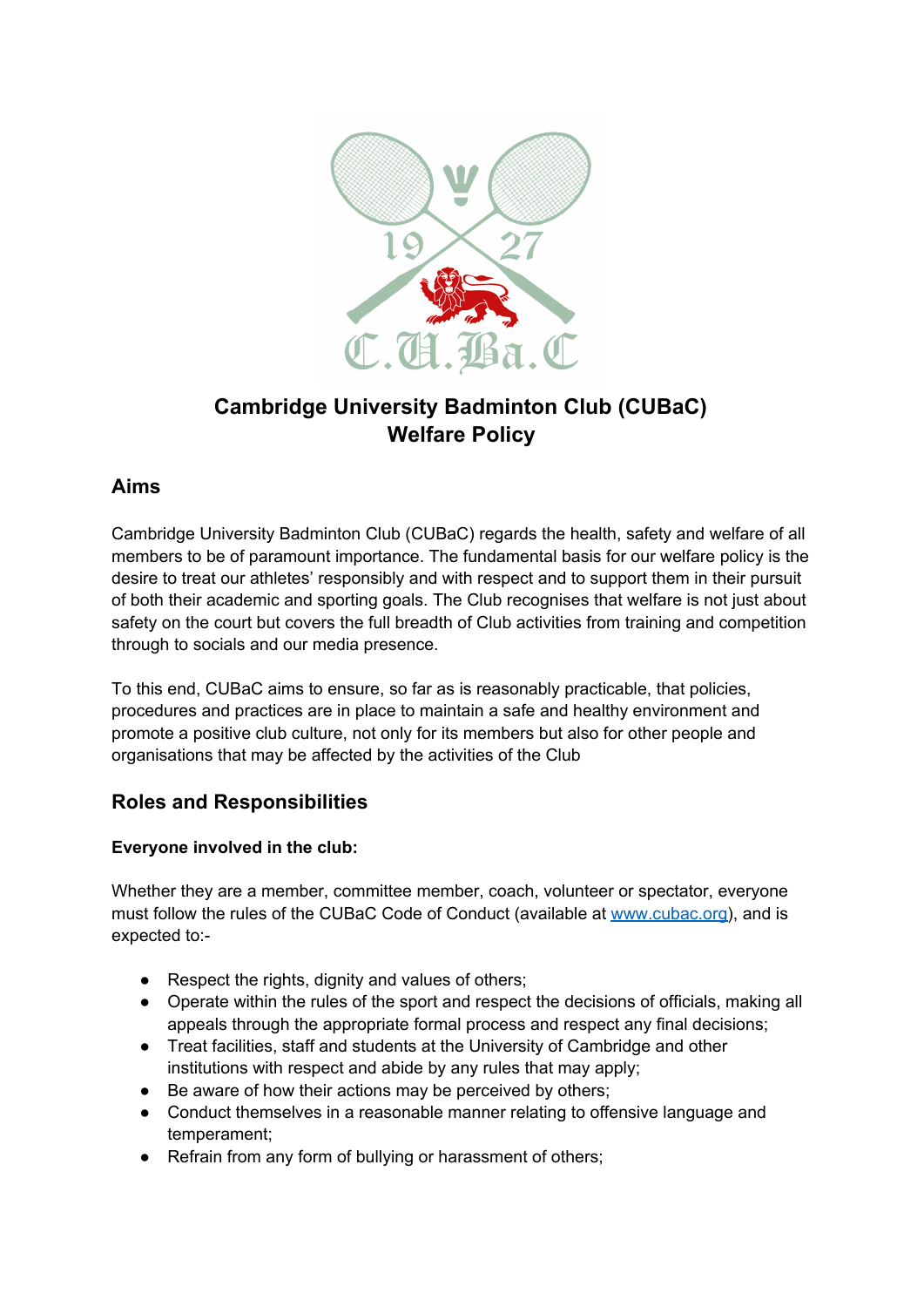- Not act in any way that is, or could be deemed as, discriminatory. Discriminatory behaviour may include giving different treatment to an individual or group based on a protected characteristic, such as: race, sex, gender identity, national origin, colour, disability, age, sexual orientation, marital status, religion or any other status protected by law;
- Not condone, or allow to go unchallenged, any form of bullying, harassment or discrimination if witnessed. It is not the responsibility of club members to judge whether or not a welfare violation has taken place but it is their responsibility to act on any concerns that they may have.
- Refrain from the use of and involvement with illegal or prohibited substances at all times;
- Not act in an unlawful manner

#### **The Club Committee:**

Overall responsibility for the management of welfare within CUBaC rests with the Club Committee. As such, the Committee will aim, as far as is reasonably practical, to:-

- Create, promote and maintain an equitable, safe and positive environment for all club members to participate and/or compete in their sport.
- Develop, implement and monitor policies, procedures and codes of conduct that are suitable for the club environment and that these are well publicised and/or formally endorsed by the relevant individuals and/or governing bodies.
- Ensure that there is at least one competent Welfare Officer designated within the club to take the lead role in dealing with welfare matters;
- Ensure that there is at least one competent Safety Officer or person designated within the club to take the lead role in health and safety policies, procedures and practices.
- Ensure that coaches, instructors, officials and other student athlete support services provided, or endorsed, by the Club are at a suitable level for the activities that they run and the skills and abilities of members.
- Support Whistle Blowing and take steps to ensure members feel able to raise concerns without fear of negative repercussions;
- Ensure that confidentiality is maintained in relation to concerns and referrals, and information is only shared on a genuine 'need to know' basis

#### **Club Welfare Officer(s):**

The role of the Club Welfare Officer is to promote welfare centred practices within the club environment, provide a confidential, initial contact point for members in relation to welfare concerns and signpost individuals to relevant University, College and Community support systems when required. The role holder will:-

- Assist the club in developing policies and procedures that prioritises equality and the ongoing welfare of club members. This should include welfare and equality policies.
- Work with the Club Committee to ensure that Codes of Conduct are in place for club staff, volunteers, coaches and competitors.